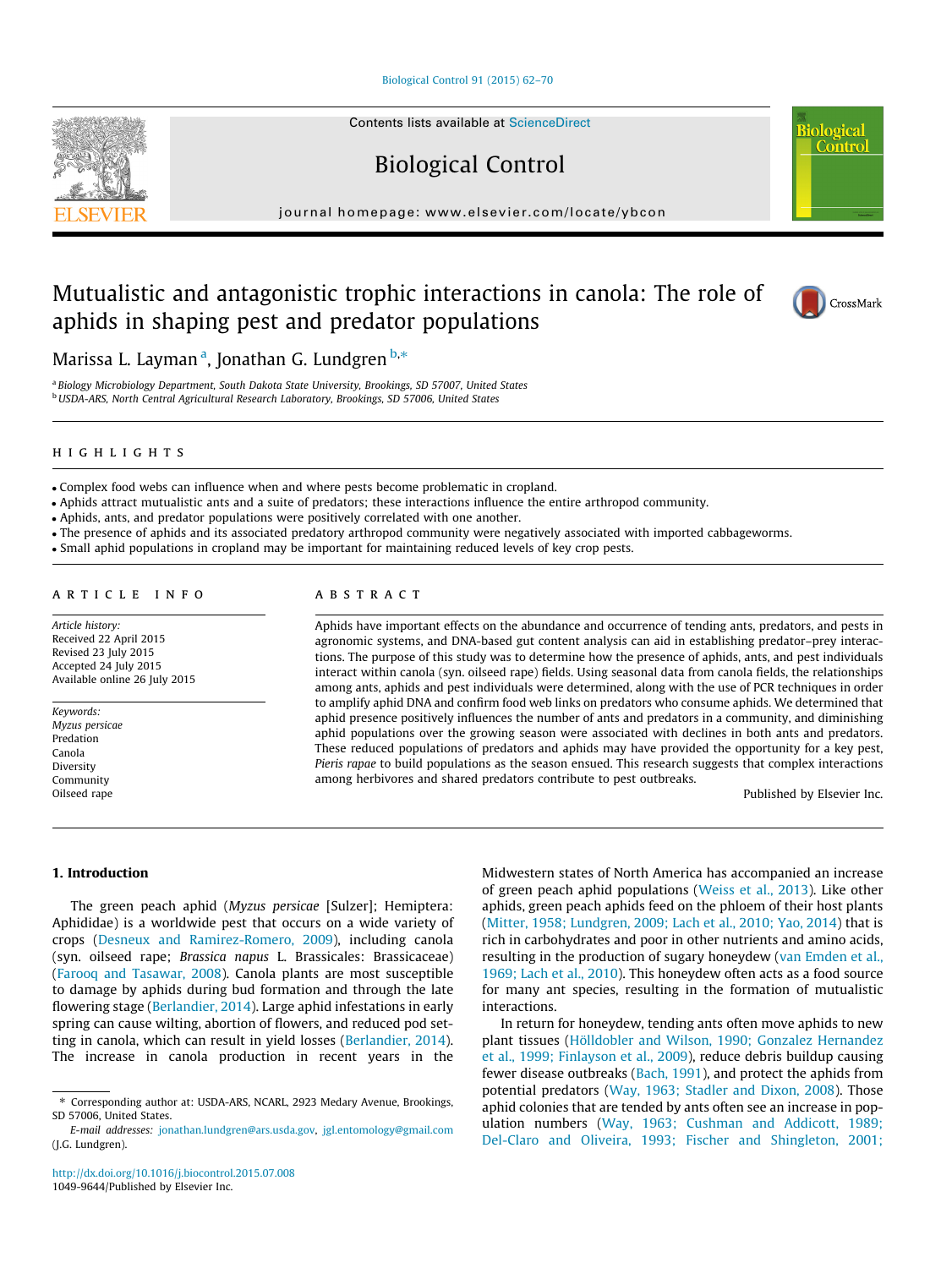[Dibble, 2009](#page-8-0)) due in part to reduced predation and enhanced feeding [\(Bristow, 1984; Del-Claro and Oliveira, 2000; Flatt and Weisser,](#page-7-0) [2000](#page-7-0)). These mutualistic interactions often have important effects on other species that are present within the shared system and food web.

The imported cabbageworm (Pieris rapae L.; Lepidoptera: Pieridae) oviposits and feeds only on those plant species that produce glucosinolates ([Hopkins and van Loon, 2001\)](#page-7-0), one of which is canola. Complex interactions of competing herbivores and predators present on potential host plants can alter when and where a female P. rapae lays her eggs. Aphid presence on potential host plants does not deter oviposition by these butterflies ([Layman](#page-7-0) [and Lundgren, in press\)](#page-7-0), creating scenarios where the two herbivores share individual host plants. Since these two insects often occur on different parts of the plant [\(Harcourt, 1963\)](#page-7-0) they have minimal contact with one another. Ants and other predators, however can affect both where eggs are laid, and overall survival of offspring. Some butterflies use visual cues to determine if predacious ants are present on potential host plants, and alter their oviposition preference accordingly [\(Sendoya et al., 2002](#page-7-0)). The presence of other predacious insects also alter egg laying behavior by changing chemical cues on plants and forcing females to search for enemy free space to ensure survival of their offspring [\(Gilbert, 1979;](#page-7-0) [Holloway and Herbert, 1979; Price et al., 1980\)](#page-7-0). Many ants are considered generalist predators ([Hölldobler and Wilson, 1990](#page-7-0)) and often consume eggs and larvae of many insect species including those of P. rapae [\(Jones, 1987\)](#page-7-0). Insect eggs are often considered as concentrated forms of nutrients due to their low water content ([McNeil, 1971; Lundgren, 2009\)](#page-7-0) making them high quality prey items for ants needed to maintain their colonies [\(Beattie, 1985\)](#page-7-0). Predators can affect the maternal preference in combination with competitive herbivores by deterring females from laying eggs on those plants through the use of behavioral and pheromone interactions ([Atsatt, 1981; Layman and Lundgren, in press\)](#page-7-0).

A large, diverse variety of generalist predators inhabit Brassica crops, including canola, and contribute to reducing pests such as aphids and P. rapae larva numbers below economically damaging population levels ([Gavolski et al., 2011\)](#page-7-0). The main predators include various lady beetle species (Coleoptera: Coccinellidae), lacewings (Neuroptera: Chrysopidae), and several families of spiders (Araneae). However, additional research on the bioinventory of insects in canola is warranted ([Gavolski et al., 2011\)](#page-7-0).

Previous laboratory research has shown that aphids in the presence of a predator can affect pest numbers (M.L.L. unpublished data). In order to determine if these interactions still occur in a field setting, we assessed the insect community of canola along with key predators that aid in reducing aphid population numbers. We also assessed the effects that ants, aphids, and P. rapae have on one another with collected population data, along with aphid predation that was occurring in the field. We believe that that aphid populations support ant and predator populations, and in turn these populations aid in suppressing P. rapae populations.

## 2. Materials and methods

#### 2.1. Plants

Prior to the beginning of the experiment canola was planted in 10 blocks (24  $\times$  6 m each) between 3.7 and 18 m apart. Canola seed (an open pollinated line without insecticide, Monsanto Company, St. Louis, MO) was planted at a density of 7.3 kg/ha in these no-till blocks within spring wheat residue with a fertilizer of 70-30-30-20 NPKS (Nitrogen-Phosphorous, Potassium, Sulfur), row spacing of 19 cm and a depth of 2 cm. Blocks were sprayed twice with the herbicide Clethodim (Select Max®, Valent, Walnut

Creek, CA) at 840 g/ha, and blended with alkyl aryl polyoxylkane ether (Induce®, Helena Chemical Company, Collierville, TN) at 350 g/ha, and once with the herbicide Clopyralid (Stinger<sup>®</sup>, Dow AgroSciences, Indianapolis, IN) at 280 g/ha in order to remove grasses. Each block was then divided into 4 plots  $(3 \times 6 \text{ m} \text{ each})$ with a 3.6 m canola buffer in between each of the plots. Each plot was then randomly assigned a treatment, in which 6 plants were introduced into each of the 40 plots resulting in 240 plants overall. Experimental canola plants were also sprouted in peat pellets (Jiffy Products, Shippagen NB, Canada), and then transferred to soil mix (4:2:1 parts vermiculite: peat moss: field soil) at the first leaf stage. Half of the plants were grown in an aphid-free greenhouse, while the other half were grown in a greenhouse infested with M. persicae. Plants were watered daily, the temperature was  $27 \text{ }^{\circ}$ C, and a photoperiod of 16:8 h light: dark (L: D) until the end of the second growth stage ( $\approx$ 12.7 cm tall).

### 2.2. Insects

M. persicae were reared from an established colony on canola plants within one of the greenhouses. Field ants were surveyed to determine nest density surrounding the experimental blocks by counting ant nests in the four neighboring field margins of alfalfa around the blocks, and also in each of the 10 canola blocks.

#### 2.3. Experimental design

Three treatments were used to determine the role of ants and aphids on within-plant insect community dynamics on canola plants: ants and aphids, ants and no aphids, and no ants and no aphids. We initially planned to use a  $2 \times 2$  factorial design that also included no ants and aphids, but we were unsuccessful in excluding ants from the plants when aphids were present, and so the treatments with and without ants with aphids were combined (following statistical analyses that showed no difference between these two treatments). Aphid-infested plants produced in the greenhouse ( $n = 120$ ) were examined, and the number of aphids per plant was culled to 50 using a vacuum. Half of the un-infested plants ( $n = 60$  each treatment) were subjected to the same ant exclusion procedure. Potted plants representing each of the three treatments were then placed in the canola field, plants in this field were 55 d old at the time of insertion of the potted plants on July 8th until August 4th. Each plot was randomly assigned a treatment, and six plants of the same treatment were placed randomly within each plot. A bamboo stake was inserted next to each pot and used to support the developing potted plant. Any plant material touching the pot, plant, or bamboo stake was removed, and the bottom 7.5 cm of the bamboo stake coated with tanglefoot in the ant-excluded treatment.

Starting at 24 h, insect communities on each of the focal canola plants were tabulated. These community assessments were conducted 1, 3, 8, 13, 17, 22, and 27 d after placement; until the surrounding field plants developed pods. During each observation, plants were non-destructively examined and all insects on the plant were collected and stored at  $-20$  °C in 70% ethanol. Aphids in the aphid-infested treatment were allowed to remain on the plants. Following these whole plant counts, each plot was swept 25 times each with a 40.6 cm diameter insect net, and samples were stored at  $-20$  °C in 70% ethanol. Arthropods collected in the whole plant and sweep samples were identified to species level to determine overall diversity within canola. Putative predatory species were advanced for gut content analysis of aphid predation. After the surrounding plants began setting pods, insect sampling ceased and all potted plants were removed from the field, and clipped at the soil level.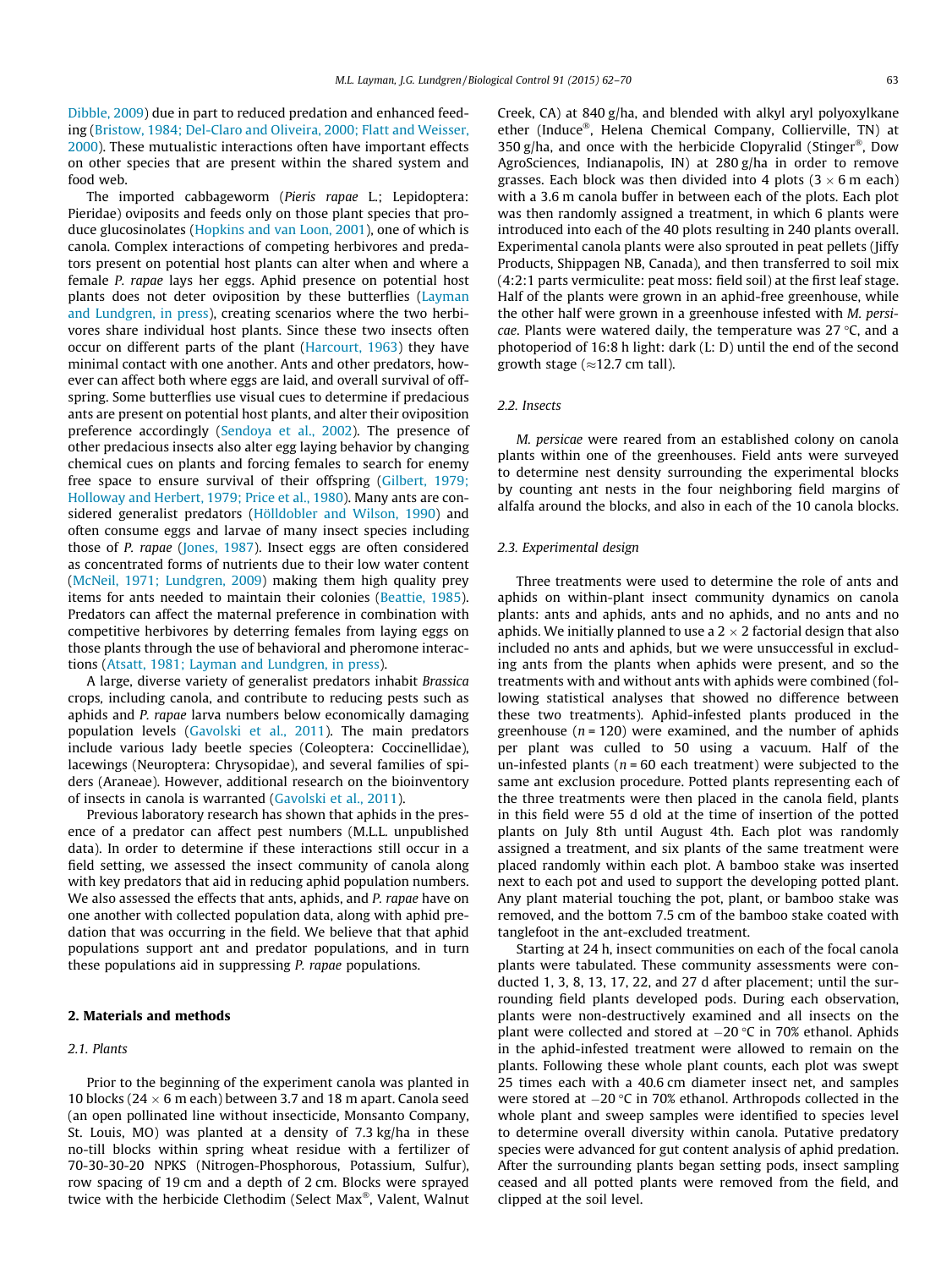#### 2.4. PCR-based gut content analysis of aphid predation

DNA was extracted from whole predators using DNEasy® extraction kits for blood and tissue (product #69506, QIAGEN, Valencia, CA). Samples were macerated in ATL buffer using sterilized plastic pestles, then incubated for 3 h in proteinase K. All procedures followed kit instructions, and the resulting DNA extractions were stored at -20 °C.

Forward (5'-TTGATACAAGATTGGGTCACCT-3') and reverse (5'-CCAAATCCCTTTATTTCCATG-3') primers that amplify a M. persicae-specific DNA sequence were optimized to intensify a 212 base pair region of the COI gene of M. persicae based on sequences published by [Harper et al. \(2005\)](#page-7-0). Myzus persicae DNA within the stomachs of predators was amplified using qPCR reactions containing 12.5  $\mu$ L 2 × Quantitect SYBR Green PCR Master Mix (product  $\#214143$ , QIAGEN), 1 µL forward primer (225 nm), 1 µL reverse primer (225 nm),  $1 \mu$ L template, and  $9.5 \mu$ L sterilized water. Reaction conditions were run on a Stratagene MX3000P thermocycler (Stratagene, Lc Jolla, CA, USA) with an initial step of 95  $\degree$ C for 15 min, followed by 15 s at 94  $\degree$ C, a second step of 30 s at the annealing temperature of 55 °C, 30 s at 72 °C, and the third segment of 1 min at 95 °C, 30 s at 55 °C, and 30 s at 95 °C for 40 cycles. Primer specificity was ensured by screening the primers against bleach surface-sterilized legs or wings from 48 non-target specimens (Table S1) collected from the canola fields; no non-target amplification was detected.

Fluorescence was measured at 492 nm at the annealing step of each PCR cycle. The fluorescence was adjusted to bring the base-line correction to normalized levels above background fluorescence for each plate. In each reaction a melt curve was created, and the melting temperature for each positive reaction was measured. The *M. persicae* amplicon melted at approximately 75.5  $\degree$ C, and this diagnostic peak was verified in each positive sample. Negative and positive control series were run with each plate in order to insure accurate results. Each plate contained five wells that were devoted to a positive control series (where  $1 \mu L$  of M. persicae DNA was used as the template) and three wells devoted to a negative or no-template control (where  $1 \mu$ L of sterilized water was used as template). The eight most abundant predator species collected in the plots were selected (>12 individuals) for DNA extraction and PCRs.

#### 2.5. Data analysis

Statistical analyses and significance tests ( $\alpha$  = 0.05) were performed using Systat 13 (Systat Software Inc., San Jose, CA), and SigmaPlot 12 (Systat Software Inc., San Jose, CA). The summed number of aphids, ants, and P. rapae individuals found collected on the six focal plants were counted for each plot and log transformed. Repeated-measures ANOVA was used to determine if treatment and time affected the abundance patterns of these species; significantly different means were separated with Fisher's LSD test. The effects of time on the density of P. rapae and aphids in each plot (pooled across treatments) were described using linear regressions. To describe the seasonal trends in abundances between these two species, the resulting slopes of the lines generated in each plot were compared between these two species using ANOVA. The numbers of aphids, ants, and P. rapae individuals per plant were log-transformed, and contrasts in the abundances of each pair of species per plant per plot were generated using linear regression analyses. Species richness (number of species), evenness (J), and diversity (Shannon H) were calculated for the seasonal community in each plot and were compared among treatments using ANOVA.

Predator communities were segregated from the main community database. Sample  $C_t$  (concentration thresholds; the

concentration of the target DNA in the sample being tested) values per plot were compared among treatments with ANOVA. The mean proportion of specimens that were positive for aphid DNA per plot were compared among treatments and among predator species using two independent Kruskal Wallis non-parametric ANOVAs, and significantly different means were separated using Connover–Inman test. The frequency of predation and the quantity of aphid DNA  $(C_t)$  in predators were compared to the numbers of aphids, ants, and P. rapae in each plot using six independent linear regression analyses.

## 3. Results

#### 3.1. Treatment effects on aphids, ants, and butterfly immatures

Aphid populations per plant were significantly different among treatments  $(F_{2,37} = 48.18, P < 0.001)$ , and within treatments over time  $(F_{5,10} = 19.84, P < 0.001)$  (treatment  $\times$  time:  $F_{5,10} = 15.49$ ,  $P < 0.001$ ) ([Fig. 1\)](#page-3-0). As expected, aphids were significantly more abundant on the treatment where aphid populations were not removed weekly with seasonal sum means (SEM) values of  $122.13 \pm 0.27$ , 0.13  $\pm$  0.05, and 0.29  $\pm$  0.11 aphids per plant for the treatments ants and aphids, ants and no aphids, and no ants and no aphids respectively [\(Fig. 1](#page-3-0)). The number of ants per plant was significantly different among treatments  $(F_{2,37} = 10.44, P < 0.001)$ , and within treatments over time  $(F_{5,10} = 2.49, P = 0.03)$  (treatment  $\times$  time:  $F_{5,10}$  = 3.39, P < 0.001). Specifically, the treatment that had aphids on the plants had a higher number of ants over the season compared to the aphid-free treatments ([Fig. 1\)](#page-3-0). Seasonal sum means were calculated as  $0.14 \pm 0.01$ ,  $0.07 \pm 0.02$ , and  $0.03 \pm 0.01$  ants per plant for the treatments with ants and aphids, ants and no aphids, and no ants and no aphids respectively. Finally, treatments ( $F_{2,37}$  = 24.82,  $P < 0.001$ ) and time ( $F_{5,10}$  = 6.59,  $P < 0.001$ ) (treatment  $\times$  time:  $F_{5,10} = 8.15$ ,  $P < 0.001$ ) affected the number of P. rapae individuals found per plant [\(Fig. 2](#page-4-0)). The P. rapae populations were composed of 96% eggs and 4% larvae. The seasonal trends in the number of aphids and P. rapae per plant were found to have significantly different slopes (pooled across treatments) ( $F_{1,78}$  = 27.06, P < 0.001); population trends over time were opposite one another for these two taxa.

Regression analysis found that the number of ants per plant was significantly predicted the number of aphids per plant (pooled across treatments) ( $r^2$  = 0.42), and that the number of aphids per plant significantly predicted the number of P. rapae individuals per plant ( $r^2$  = 0.18), and the number of ants and number of *P. rapae* per plant ( $r^2$  = 0.24) [\(Fig. 2\)](#page-4-0). Regression coefficients were positive for aphids and ants, and negative for the other two interactions.

## 3.2. Effects of insect community structure and predators on aphid populations

A total of 22,960 invertebrates representing 120 taxa were collected over the 2 month sampling period. Of these specimens, 5785 were collected in sweep samples, and our community descriptions were based upon this community. Twenty-one taxa (18% of taxa) represented 90% of the total specimens collected in sweeps. Of these, 10 species were in the Order Diptera. The mean diversity (Shannon H), evenness (J), and species richness per plot were  $2.76 \pm 0.03$ ,  $0.82 \pm 0.01$ , and  $29.25 \pm 0.77$  respectively. There were no significant differences among treatments in diversity  $(F_{2,37} = 0.19, P = 0.83)$ , evenness  $(F_{2,37} = 0.89, P = 0.42)$ , or richness  $(F_{2,37} = 1.65, P = 0.21).$ 

The mean predator abundances varied across the growing season ([Fig. 3\)](#page-4-0). To best apply limited resources, we restricted gut analyses to the most abundant predator taxa collected in sweep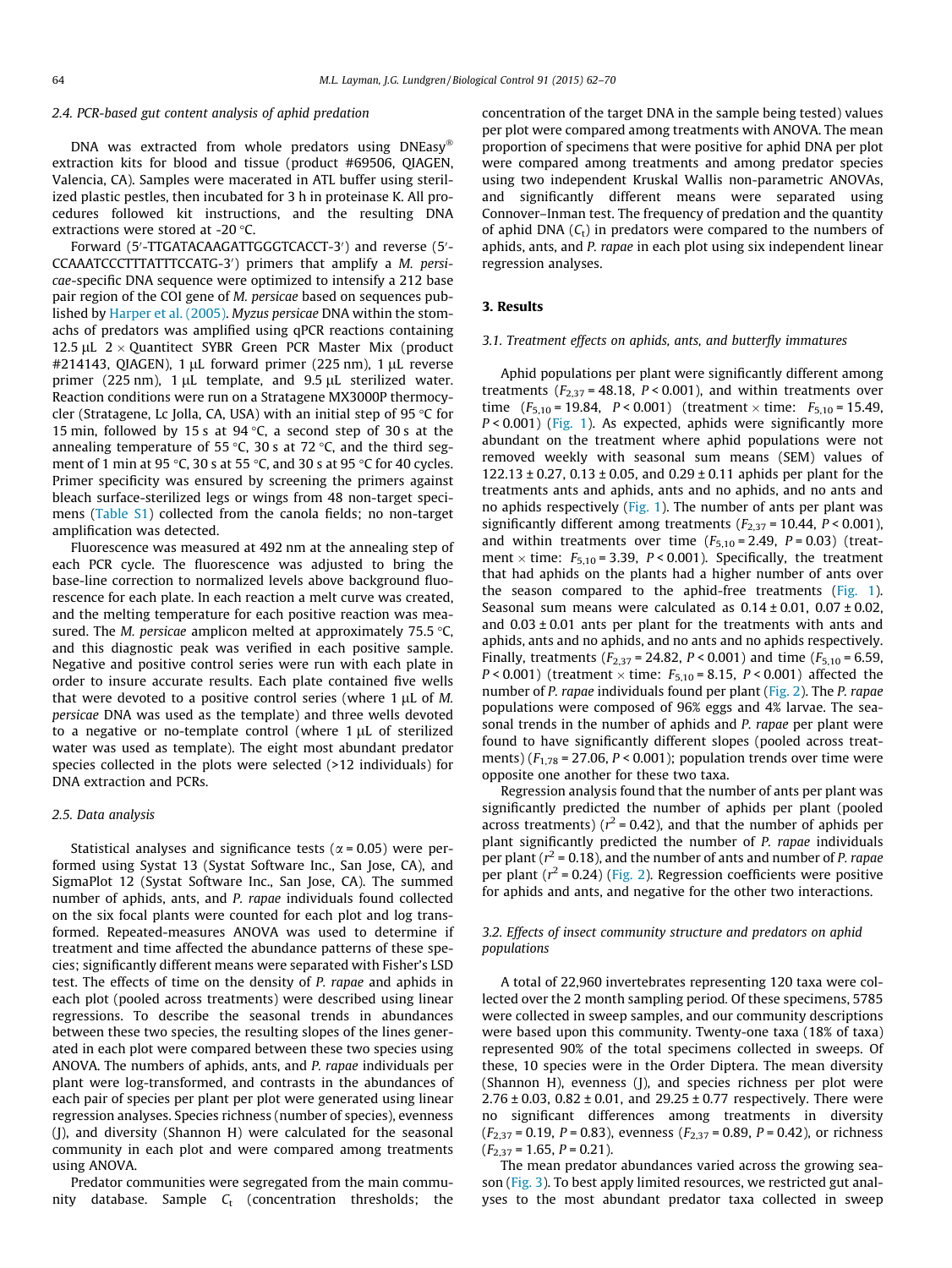<span id="page-3-0"></span>

Fig. 1. The mean number of aphids, ants, and P. rapae individuals by date and treatment. Prior to the introduction into the field, canola host plants were inoculated with one of three treatments, ants and aphids (in which aphids were infested onto each of six canola plants [n = 50] and ants were allowed onto the plants), ants and no aphids, and no ants and no aphids in which no aphids were infested onto the plant and Tanglefoot® was applied to restrict ant movement onto the plant in the field. Each line represents a different treatment with means ± SEM at each date across the season. Stages listed across the top of the graph correlate with canola growth stages. Growth stage 2 is that of stem elongation, stage 3 is the development of the flower bud, and stage 4 is flowering. Points on the line topped with different letters are significantly different from one another for that date ( $\alpha$  = 0.05).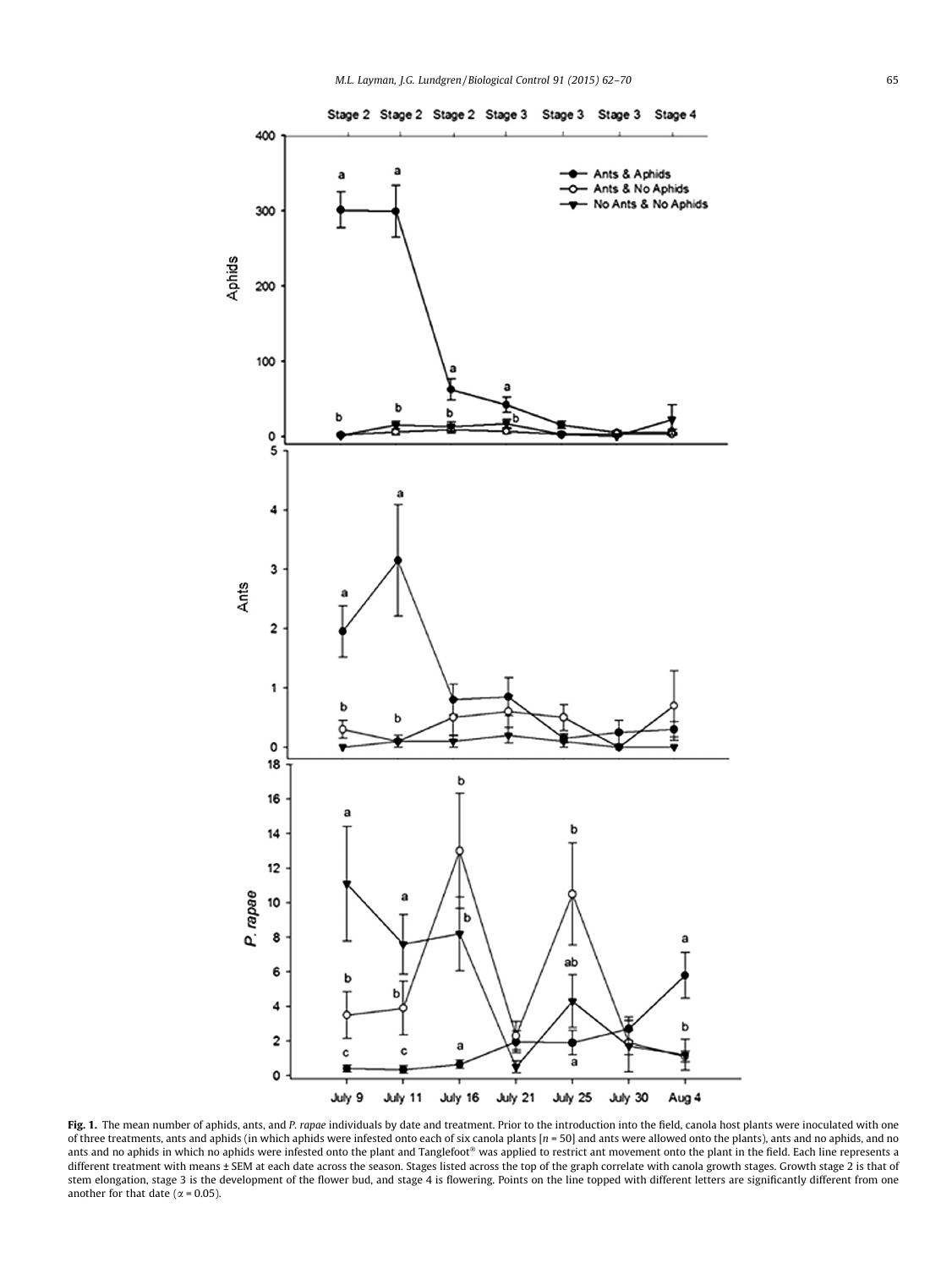<span id="page-4-0"></span>

Fig. 2. Comparison of ant, aphid, and P. rapae individual presence on one another. A linear regression was completed to determine the strength of the relationship between the numbers of aphids found in the filed in comparison to the number of ants and P. rapae found. Along with comparisons of the number of ants found and the number of P. rapae found.

samples and whole plant counts. Of these 826 predator specimens, more than 80% of specimens were represented by the predatory genera Lasius (25%), Formica (22%), Tetragnatha (16.8%), Chrysoperla larvae (9.4%), Orius (2.8%), Mecaphesia (2.1%), Misumenops (2.3%), and Chrysoperla adults (1.8%) (number of spec-imens tested are listed in [Table 1\)](#page-5-0). Predators  $(24.64 \pm 2.18\%)$  per plot) contained green peach aphid DNA in their stomachs, and there was no effect of treatment on the proportion of predators per plot with aphid remains in their stomachs (Kruskal–Wallis test



Fig. 3. Mean predator number across the growing season by treatment. Field sweeps were conducted in sample plots throughout the growing season and the number of predators found were counted for each treatment. Stages listed across the top of the graph correlate with canola growth stages. Growth stage 2 is that of stem elongation, and stage 3 is the development of the flower bud. Each dot on the graphed line represents the mean number of predators ± SEM at each date across the season.

statistic =  $0.75$ , df =  $2$ , P =  $0.69$ ). Similarly, the amount of aphid DNA in the predator stomachs ( $C_t$  value) per plot was similar in all three treatments ( $F_{2,37}$  = 4.72, P = 0.63). The five predator species tested had similar quantities of aphid DNA in their guts  $(C_t$  values) ([Table 1](#page-5-0)), and all but one species were unaffected by treatment. Chrysoperla sp. adults had significantly more aphid DNA in their stomachs when they were collected from the treatment with ants and no aphids; when collected from the treatment with ants and aphids there was an intermediate  $C_t$  value ([Table 1\)](#page-5-0). Predator species consumed aphids at significantly different frequencies (Kruskal–Wallis test statistic = 20.32, df = 7,  $P = 0.005$ ) ([Table 1\)](#page-5-0). Chrysoperla sp. adults ([Table 2\)](#page-6-0) had a significantly higher frequency of predation than all other predators except Formica; Chryoperla larvae and Mecaphesia had significantly lower frequencies of predation than Chrysoperla adults and the ant species ([Table 2\)](#page-6-0). Regression analysis found that the mean amount of aphid DNA in the predator stomachs  $(C_t)$  per plot was predictive of the number of ants  $(r^2 = 0.35; F_{1,38} = 5.29, P = 0.03)$  and aphids  $(r^2 = 0.34;$  $F_{1,38} = 4.94$ ,  $P = 0.03$ ) per plant per plot, but was not predictive of *P. rapae* individuals ( $r^2$  = 0.06;  $F_{1,38}$  = 0.13, *P* = 0.73). More specifically, increasing levels of aphid DNA in the predator guts were positively associated with increasing numbers of aphids (slope = 1.26) and ants (slope = 0.02) in a plot. Regression analysis revealed that the proportion of predators positive was not related to the number of ants  $(r^2 = 0.17; F_{1,38} = 1.17, P = 0.29)$ , aphids  $(r^2 = 0.02;$  $F_{1,38}$  = 0.01, P = 0.92), or P. rapae individuals ( $r^2$  = 0.18;  $F_{1,38}$  = 1.21,  $P = 0.28$ ) per plot.

#### 4. Discussion

Aphids, predators, and ants were positively related with each other, and were negatively related with populations of P. rapae. These trends could have been driven by the interactions among species which drove the numerical patterns that we observed, or by climatic shifts throughout the growing season. Specifically, our data is in line with the hypothesis that aphids may have supported ants and predator populations, and these in turn suppress P. rapae populations.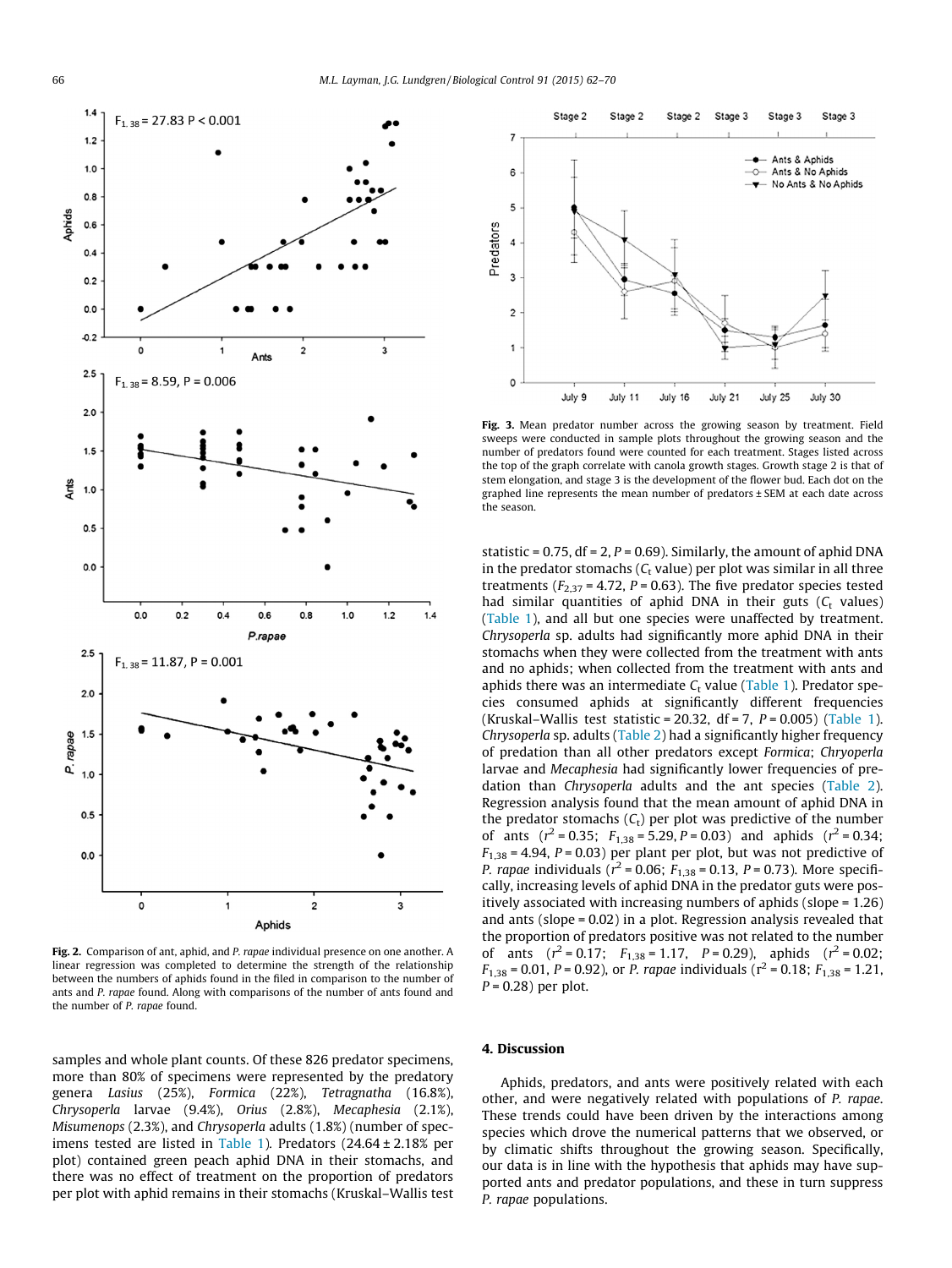#### <span id="page-5-0"></span>Table 1

The role of aphid and ant infestations on predation frequencies and quantity of aphid DNA found in the guts of abundant predators. The mean and SEM C<sub>t</sub> values, and proportion of positives for aphid DNA for each insect tha positive by number of samples and by treatment, along with the proportion of insects for each genus that were found to be positive. Different letters within a column indicate significant difference from one another  $(\alpha = 0$ 

| Treatment                               | Orius insidiosus                          | Chrysoperla adult                         | Chrysoperla larva                        | Formica                                    | Lasius                                     | Tetragnatha                              | Misumenops                                | Mechapesia                                |                                                         |
|-----------------------------------------|-------------------------------------------|-------------------------------------------|------------------------------------------|--------------------------------------------|--------------------------------------------|------------------------------------------|-------------------------------------------|-------------------------------------------|---------------------------------------------------------|
| Mean $C_{t}$                            |                                           |                                           |                                          |                                            |                                            |                                          |                                           |                                           |                                                         |
| Ants and aphids                         | $37.32 \pm 1.76$                          | $29.99 \pm 2.9$ b                         | $37.35 \pm 0.49$                         | $36.35 \pm 0.45$                           | $38.75 \pm 1.56$                           | $35.94 \pm 0.55$                         | $37.68 \pm 0$                             | $37.77 \pm 0$                             |                                                         |
| Ants and no aphids                      | $36.72 \pm 0.3$                           | $41.0 \pm 5.88$ a                         | $36.02 \pm 0.53$                         | $40.76 \pm 1.35$                           | $36.09 \pm 0.47$                           | $36.66 \pm 0.35$                         | 0                                         | $38.89 \pm 0$                             |                                                         |
| No ants and no<br>aphids                | $37.77 \pm 0$                             | $23.45 \pm 1.5$ c                         | $32.81 \pm 1.72$                         | $35.71 \pm 0.38$                           | $34.58 \pm 0.4$                            | $37.11 \pm 0.42$                         | $37.35 \pm 1.52$                          | $\bf{0}$                                  |                                                         |
| Statistics                              | $F_{(2,3)} = 0.03$ ,<br>$P = 0.97$        | $F_{(2,7)} = 1.41$<br>$P = 0.03$          | $F_{(2,7)} = 2.07$ ,<br>$P = 0.19$       | $F_{(2,37)} = 1.54$ ,<br>$P = 0.23$        | $F_{(2,48)} = 1.09$ ,<br>$P = 1.09$        | $F_{(2,33)} = 0.64$ ,<br>$P = 0.54$      | $F_{(1,2)} = 0.01$ ,<br>$P = 0.93$        |                                           |                                                         |
| Proportion positive                     |                                           |                                           |                                          |                                            |                                            |                                          |                                           |                                           |                                                         |
| Ants and aphids                         | $0.25 \pm 0.13$                           | $0.5 \pm 0.29$ c                          | $0.11 \pm 0.25$                          | $0.25 \pm 0.07$                            | $0.29 \pm 0.07$                            | $0.2 \pm 0.07$                           | $0.01 \pm 0.01$                           | $0.2 \pm 0.02$                            |                                                         |
| Ants and no aphids                      | $0.3 \pm 0.2$                             | $0.63 \pm 0.23$ b                         | $0.15 \pm 0.08$                          | $0.15 \pm 0.07$                            | $0.25 \pm 0.11$                            | $0.22 \pm 0.08$                          | $\Omega$                                  | $0.01 \pm 0.01$                           |                                                         |
| No ants and no<br>aphids                | $0.1 \pm 0.08$                            | $0.89 \pm 0.11$ a                         | $0.19 \pm 0.12$                          | $0.29 \pm 0.11$                            | $0.14 \pm 0.07$                            | $0.27 \pm 0.07$                          | $0.3 \pm 0.02$                            | $\bf{0}$                                  |                                                         |
| Statistics                              | $F_{(2,14)} = 0.42$ ,<br>$P = 0.66$       | $F_{(2,8)} = 1.6$ ,<br>$P = 0.05$         | $F_{(2,29)} = 0.24$ ,<br>$P = 0.79$      | $F_{(2,32)} = 0.5$ , $P = 0.61$            | $F_{(2,34)} = 0.74$ ,<br>$P = 0.49$        | $F_{(2,32)} = 0.26$ ,<br>$P = 0.78$      | $F_{(2,13)} = 0.89$ ,<br>$P = 0.43$       | $F_{(2,7)} = 0.32$ ,<br>$P = 0.74$        |                                                         |
|                                         |                                           |                                           |                                          |                                            |                                            |                                          |                                           |                                           | <b>Statistics</b>                                       |
| $C_{\rm t}$                             | $37.19 \pm 1.13$                          | $30.03 \pm 4.01$                          | $35.91 \pm 0.9$                          | $37.09 \pm 0.8$                            | $37.27 \pm 1.24$                           | $36.54 \pm 0.45$                         | $38.33 \pm 0.56$                          | $37.44 \pm 1.25$                          | $F_{7,152} = 1.52, P = 0.16$                            |
| Proportion positive<br>$n$ (total $N$ ) | $0.23 \pm 0.09$ a<br>$0.09 \pm 0.02$ (24) | $0.65 \pm 0.14$ b<br>$0.06 \pm 0.02$ (17) | $0.14 \pm 0.04$ a<br>$0.29 \pm 0.04(72)$ | $0.23 \pm 0.05$ a<br>$0.73 \pm 0.09$ (183) | $0.24 \pm 0.05$ a<br>$0.45 \pm 0.07$ (212) | $0.23 \pm 0.04$<br>$0.58 \pm 0.06$ (145) | $0.10 \pm 0.07$ a<br>$0.08 \pm 0.02$ (18) | $0.16 \pm 0.09$ a<br>$0.07 \pm 0.02$ (22) | <b>Statistics</b><br>$F_{4, 122} = 4.12$ ,<br>P < 0.001 |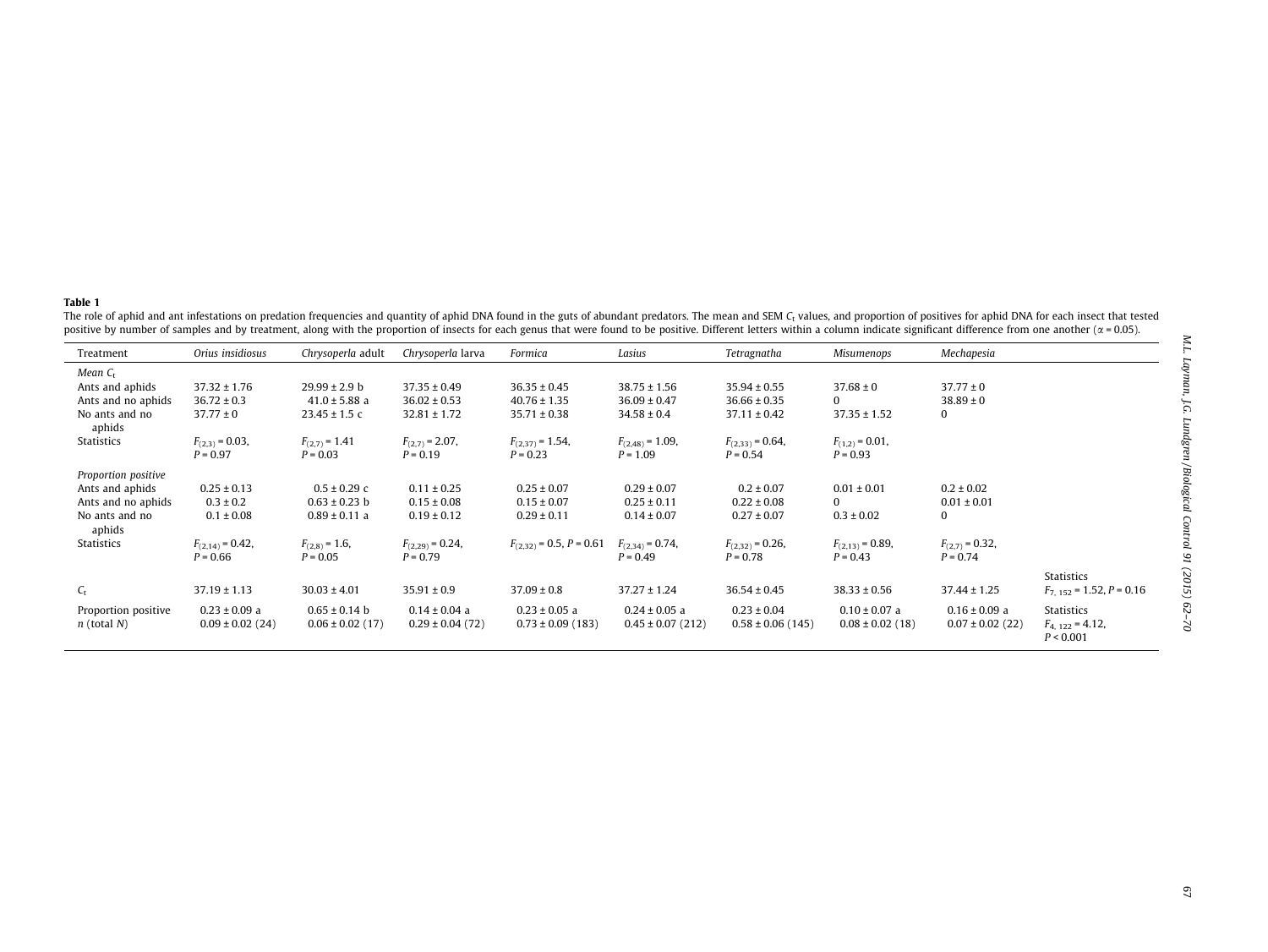<span id="page-6-0"></span>Table 2

Frequencies of aphid predation by dominant predators in canola fields. Frequency of predation per canola plot was measured using gut content analysis. Means followed by different letters are significantly different from one another (Connover–Inman test;  $\alpha$  = 0.05).

| Predator species                                                                                                               | Frequency of predation; mean $\pm$ SEM per plot $(n)$                                                                                                                                                            |  |  |  |  |
|--------------------------------------------------------------------------------------------------------------------------------|------------------------------------------------------------------------------------------------------------------------------------------------------------------------------------------------------------------|--|--|--|--|
| Chrysoperla adult<br>Formica<br>Lasius<br><b>Misomenops</b><br>Tetragnatha<br><b>Orius</b><br>Chrysoperla larvae<br>Mecaphesia | $0.65 \pm 0.14$ (11) A<br>$0.26 \pm 0.06$ (26) AB<br>$0.21 \pm 0.04$ (28) B<br>$0.19 \pm 0.09$ (15) BC<br>$0.18 \pm 0.05$ (28) BC<br>$0.17 \pm 0.08$ (14) BC<br>$0.15 \pm 0.03$ (27) C<br>$0.09 \pm 0.06$ (11) C |  |  |  |  |
|                                                                                                                                |                                                                                                                                                                                                                  |  |  |  |  |

Aphids and their honeydew are often food sources for many natural enemies and predators ([van Emden et al., 1969\)](#page-7-0). Ants in this study had the highest numbers on those treatments that had aphids associated with them  $(Fig. 1)$  $(Fig. 1)$  $(Fig. 1)$ , and the number of ants was strongly associated with the number of aphids [\(Fig. 2\)](#page-4-0). Ants often optimize aphid populations as both a source of sugar through the excreted honeydew [\(Mitter, 1958; Carroll and Janzen, 1973;](#page-7-0) [Tschinkel, 2006; Lundgren, 2009; Lach et al., 2010; Yao, 2014\)](#page-7-0), and food when prey becomes scarce [\(Way, 1954; Pontin, 1958;](#page-8-0) [Cushman, 1991; Carabali-Banguero et al., 2013](#page-8-0)). Ant and predator densities were highest early on in the season when more food available in the form of aphids and the excreted honeydew. However, when the aphid population crashed, both the ant and predator densities also declined. Note that aphid and ant populations were only monitored on focal plants, and predators were collected throughout the plots. Our general perception is that ambient aphid populations throughout the plots likely followed the same demographic patterns as those on the aphid-infested plants; this would explain why predator numbers in all plots declined over the season at similar rates in the treatments where aphids were included and eliminated on the focal plants.

Assuming that aphids are a main food resource for both ants and predators, they could have over-used the aphid population causing this decline. Ants, aphid, and predator populations were never eliminated from the system; instead, low levels of activity were found throughout the remainder of the growing season ([Fig. 1](#page-3-0)). As seen in the laboratory, ants will maintain a minimal population of aphids to accommodate the sucrose needs of the colony (M.L. unpublished data) after brood production. In contrast, if the ants' need for sugar resources or their foraging behavior were lessened, they may have reduced their attendance on the aphid colony, thereby exposing the aphids to predators.

These demographic trends could also have been caused by seasonal climate shifts, morphological or physiological changes within the host plant that had common effects on the insect community (and opposite effects on P. rapae). Climate is a major factor in insect activity, and many insects synchronize their life cycles in response to climatic cues during their life cycle ([Parry, 1992\)](#page-7-0). For many species, an increase in temperature results in increased metabolic rates [\(van Baaren et al., 2010\)](#page-7-0). Increasing temperatures often allow for higher growth rates and reproduction in herbivorous insects ([Bale et al., 2002\)](#page-7-0); aphid populations, however, do not perform as well in high temperatures, instead have been seen to have quicker growth rates at temperatures below  $90^{\circ}$  [\(Tillman, 2007\)](#page-7-0). This same trend is seen in predators, namely ants ([Hölldobler](#page-7-0) [and Wilson, 1990; Ruano et al., 2000\)](#page-7-0). Using temperature data gathered from the weather station at the North Central Agricultural Research Center where the research took place, the average temperature for the seven sampling dates was calculated to be 26.43  $\degree$ C, with an average relative humidity of 95%. The combination of the high temperature and high relative humidity could reduce the aphid population growth and ant foraging rates and coupled with predation could be responsible for the population decline seen.

Seasonal progressions also change plant physiology and morphology, which could in turn affect the resident insect community associated with a plant ([Kennedy, 1958; van Emden et al., 1969\)](#page-7-0). Climate affects a plant's physiology [\(Prentice et al., 1992](#page-7-0)), as the season progresses environmental cues induce hormones that affect plant growth and development and tissue differentiation ([Davies,](#page-7-0) [1995\)](#page-7-0). Physiological changes can also occur with changes in seasonal availability of water and nutrient levels, creating surplus or stress issues that results in the altering of plant morphology (e.g., leaf thickness), along with changes in key nutrient levels required for growth [\(Peñuelas et al., 1994\)](#page-7-0). Chlorophyll levels within leaves can be in these times of nutritional stress and can affect photosynthetic rates which results in slower growth and late blooming flowers [\(Peñuelas et al., 1994\)](#page-7-0). These physiological changes can affect both abundance of insects, and their interactions with one another. Declines in aphids, ants, and predators could have been in response to the host changes as the season progressed [\(Figs. 1](#page-3-0) [and 3](#page-3-0)), however this was not tested.

Aphids were readily consumed by a variety of predators in canola, but this predation rate was unaffected by diminishing aphid densities as the season went on. The number of predators found per plot across the growing season continually decreased throughout the season [\(Fig. 3](#page-4-0)). It is possible that as the number of aphid prey decreased, predators dispersed to neighboring habitats with additional food resources. Regardless, higher numbers of aphids (and their associated ants) within a plot were associated with more aphid DNA found within the predator guts from that plot. Although all predators tested positive for aphid DNA, the frequency of predation was found to be significantly higher for one predator, adult Chrysoperla, versus nearly all of the other species tested (Table 2). Chrysoperla adults are regarded as primarily glucophagous [\(McEwen et al., 2001\)](#page-7-0), feeding on pollen, nectar, and aphid honeydew [\(Tauber and Tauber, 1983](#page-7-0)). Even if these predators weren't consuming aphids directly, animal fecal material often contains DNA of its food ([Klaassen et al., 2003; Marrero et al., 2009;](#page-7-0) [Vincent et al., 2014\)](#page-7-0), and honeydew consumption may explain the high detection rate in Chrysoperla gut samples. Regardless of their specific biologies, we found that all predator species tested had consumed M. persicae within canola fields, suggesting the important role of aphids in attracting predators into this system.

As the other insects in the system (predators, ants, and aphids) diminished, the number of P. rapae individuals found increased ([Figs. 1 and 2\)](#page-3-0). This pattern could have been driven by the phenology of the pest or by the removal of competitive barriers later in the season. P. rapae populations often increase over the season, peaking in mid- to late-August ([Lundgren et al., 2002;](#page-7-0) [Stefanescu, 1997, 2000](#page-7-0)). But the increase in P. rapae populations as the season progressed was only clearly evident in the treatment with aphids (and ants); in the treatments without aphids, the population levels of P. rapae remained constant [\(Fig. 2\)](#page-4-0). This suggests that biological interactions on these plants were partially responsible for P. rapae population increases after aphids diminished. Aphids could affect P. rapae populations either through direct competition or through attracting predators of P. rapae eggs. Female P. rapae do not avoid aphids when making oviposition decisions ([Layman and Lundgren, in press\)](#page-7-0), which reduces the likelihood that aphids are influencing P. rapae through competition. But predators certainly influence the populations of P. rapae [\(Price et al., 1980;](#page-7-0) [Bernays and Graham, 1988; Wiklund and Friberg, 2008; Layman](#page-7-0) [and Lundgren, in press](#page-7-0)), under controlled conditions both ants and coccinellids consume large numbers of P. rapae eggs, and this predation is enhanced when aphids are present under laboratory conditions (M.L. unpublished data). The mutualistic interaction between the ants and aphids, or the increased foraging by other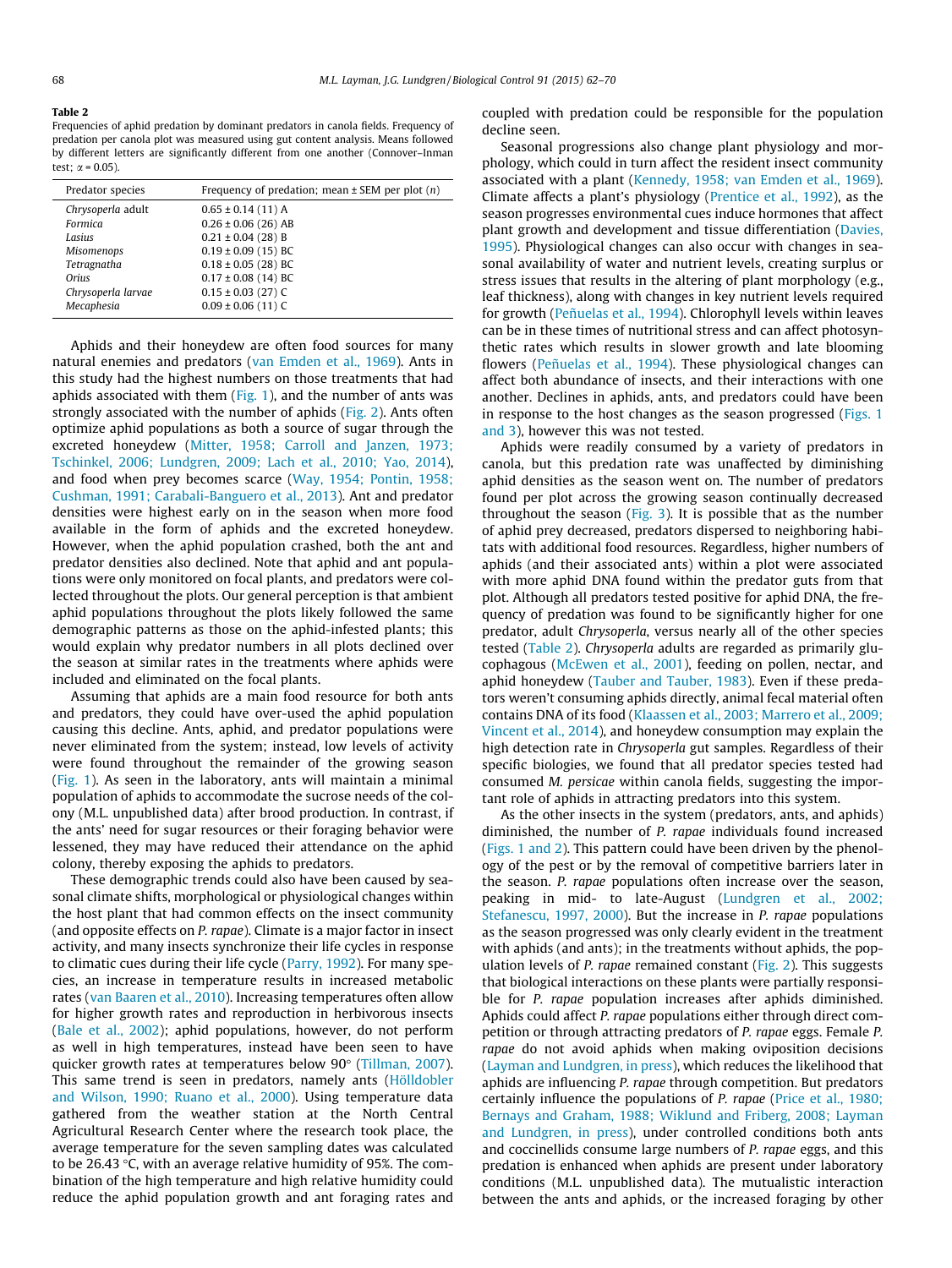<span id="page-7-0"></span>predators induced by plant volatiles early in the season may have affected the oviposition rate or egg survival of the P. rapae. In this way, sustaining lower levels of aphids within cropland may be important in suppressing key pests like P. rapae through apparent competition with shared predators, and through their mutualistic interactions with ants.

#### Acknowledgments

We thank Greta Schen, Cally Strobel, Claire Bestul, Nathan Koens, Jacob Pecenka, Kae Januschka, Gina Fritz, Jessica Eibs, Desir King, Phil Rozeboom, Dave Schneider, Eric Beckendorf, Chris Nelson, and Mark Longfellow with their technical assistance in carrying out this project. Mention of trade names or commercial products in this publication is solely for the purpose of providing specific information and does not imply recommendations or endorsement by the U.S. Department of Agriculture.

#### Appendix A. Supplementary data

Supplementary data associated with this article can be found, in the online version, at [http://dx.doi.org/10.1016/j.biocontrol.2015.](http://dx.doi.org/10.1016/j.biocontrol.2015.07.008) [07.008](http://dx.doi.org/10.1016/j.biocontrol.2015.07.008).

#### References

- [Atsatt, P.R., 1981. Lycaenid butterflies and ants: selection for enemy-free space. Am.](http://refhub.elsevier.com/S1049-9644(15)30013-X/h0005) [Natural. 118 \(5\), 638–654](http://refhub.elsevier.com/S1049-9644(15)30013-X/h0005).
- [Bach, C.E., 1991. Direct and indirect interactions between ants \(](http://refhub.elsevier.com/S1049-9644(15)30013-X/h0010)Pheidole megacephala), scales (Coccus viridis), and plants (Pluchea indica[\). Oecologia 87,](http://refhub.elsevier.com/S1049-9644(15)30013-X/h0010) [233–239](http://refhub.elsevier.com/S1049-9644(15)30013-X/h0010).
- [Bale, J.S., Masters, G.J., et al., 2002. Herbivory in global climate change research:](http://refhub.elsevier.com/S1049-9644(15)30013-X/h0015) [direct effects of rising temperature on insect herbivores. Global Change Biol. 8](http://refhub.elsevier.com/S1049-9644(15)30013-X/h0015) [\(1\), 1–16](http://refhub.elsevier.com/S1049-9644(15)30013-X/h0015).
- [Beattie, A.J., 1985. The Evolutionary Ecology of Ant–Plant Mutualisms. Cambridge](http://refhub.elsevier.com/S1049-9644(15)30013-X/h0020) [University Press, Cambridge, UK](http://refhub.elsevier.com/S1049-9644(15)30013-X/h0020).
- Berlandier, F., 2014. Aphid management in canola crops. Western Australian Department of Agriculture and Food. [<https://www.agric.wa.gov.au>](https://www.agric.wa.gov.au)
- [Bernays, E.A., Graham, M., 1988. On the evolution of host specificity in](http://refhub.elsevier.com/S1049-9644(15)30013-X/h0030) [phytophagous arthropods. Ecology 69, 886–892.](http://refhub.elsevier.com/S1049-9644(15)30013-X/h0030)
- [Bristow, C.M., 1984. Differential benefits from ant attendance to 2 species of](http://refhub.elsevier.com/S1049-9644(15)30013-X/h0035) [Homoptera on New York ironweed \(](http://refhub.elsevier.com/S1049-9644(15)30013-X/h0035)Vernonia noveboracensis). J. Anim. Ecol. 53, [715–726](http://refhub.elsevier.com/S1049-9644(15)30013-X/h0035).
- [Carabali-Banguero, D.J., Wyckhuys, K.A.G., Montoya-Lerma, J., Kondo, T., Lundgren,](http://refhub.elsevier.com/S1049-9644(15)30013-X/h0040) [J.G., 2013. Do additional sugar sources affect the degree of attendance of](http://refhub.elsevier.com/S1049-9644(15)30013-X/h0040) Dysmicoccus brevipes by the fire ant Solenopsis geminate?[. Entomol. Exp. Appl.](http://refhub.elsevier.com/S1049-9644(15)30013-X/h0040) [145, 65–73.](http://refhub.elsevier.com/S1049-9644(15)30013-X/h0040)
- [Carroll, C.R., Janzen, D.H., 1973. Ecology of foraging by ants. Ann. Rev. Ecol. Syst. 4,](http://refhub.elsevier.com/S1049-9644(15)30013-X/h0045) [231–251](http://refhub.elsevier.com/S1049-9644(15)30013-X/h0045).
- [Cushman, J.H., 1991. Host-plant mediation of insect mutualisms: variable outcomes](http://refhub.elsevier.com/S1049-9644(15)30013-X/h0050) [in herbivore–ant interactions. Oikos 61, 138–144](http://refhub.elsevier.com/S1049-9644(15)30013-X/h0050).
- [Cushman, J.H., Addicott, J.F., 1989. Intra- and interspecific competition for](http://refhub.elsevier.com/S1049-9644(15)30013-X/h0055) [mutualists: ants as a limited and limiting resource for aphids. Oecologia 79,](http://refhub.elsevier.com/S1049-9644(15)30013-X/h0055) [315–321](http://refhub.elsevier.com/S1049-9644(15)30013-X/h0055).
- [Davies, P.J., 1995. The plant hormones: their nature, occurence, and functions. In:](http://refhub.elsevier.com/S1049-9644(15)30013-X/h0060) [Plant Hormones. Physiological, Biochemistry and Molecular Biology. Springer,](http://refhub.elsevier.com/S1049-9644(15)30013-X/h0060) [Netherlands, pp. 1–12.](http://refhub.elsevier.com/S1049-9644(15)30013-X/h0060)
- [Del-Claro, K., Oliveira, P.S., 1993. Ant–homoptera interaction: do alternative sugar](http://refhub.elsevier.com/S1049-9644(15)30013-X/h0065) [sources distract tending ants? Oikos 68, 202–206.](http://refhub.elsevier.com/S1049-9644(15)30013-X/h0065)
- [Del-Claro, K., Oliveira, P.S., 2000. Conditional outcomes in a neotropical treehopper](http://refhub.elsevier.com/S1049-9644(15)30013-X/h0070)[ant association: temporal and species-specific variation in ant protection and](http://refhub.elsevier.com/S1049-9644(15)30013-X/h0070) [homopteran fecundity. Oecologia 124, 156–165](http://refhub.elsevier.com/S1049-9644(15)30013-X/h0070).
- [Desneux, N., Ramirez-Romero, R., 2009. Plant characteristics mediated by growing](http://refhub.elsevier.com/S1049-9644(15)30013-X/h0075) [conditions can impact parasitoid's ability to attack host aphids in winter canola.](http://refhub.elsevier.com/S1049-9644(15)30013-X/h0075) [J. Pest. Sci. 82, 335–342.](http://refhub.elsevier.com/S1049-9644(15)30013-X/h0075)
- Dibble, C., 2009. Ecological effects of ant-aphid mutualism on the invasive potential of Foeniculum vulgare in Northern California coastal scrub. [<http://nature.](http://nature.berkeley.edu/classes/es196/projects/2009final/Dibble_2009.pdf) [berkeley.edu/classes/es196/projects/2009final/Dibble\\_2009.pdf>](http://nature.berkeley.edu/classes/es196/projects/2009final/Dibble_2009.pdf).
- [Farooq, A., Tasawar, Z., 2008. Evaluation of integrated management of aphid pests,](http://refhub.elsevier.com/S1049-9644(15)30013-X/h0085) Brevicoryne Brassica and Lipaphis Erysimi [on canola crop in southern Punjab,](http://refhub.elsevier.com/S1049-9644(15)30013-X/h0085) [Pakistan. Pakistan J. Zool. 40 \(1\), 13–17.](http://refhub.elsevier.com/S1049-9644(15)30013-X/h0085)
- [Finlayson, C.J., Alyokhin, A.V., Porter, E.W., 2009. Interactions of native and non](http://refhub.elsevier.com/S1049-9644(15)30013-X/h0090)[native lady beetle species \(Coleoptera: Coccinellidae\) with aphid-tending ants](http://refhub.elsevier.com/S1049-9644(15)30013-X/h0090) [in laboratory arenas. BioOne 38 \(3\), 846–855](http://refhub.elsevier.com/S1049-9644(15)30013-X/h0090).
- [Fischer, M.K., Shingleton, A.W., 2001. Host plant and ants influence the honeydew](http://refhub.elsevier.com/S1049-9644(15)30013-X/h0095) [sugar composition of aphids. Funct. Ecol. 15, 544–550](http://refhub.elsevier.com/S1049-9644(15)30013-X/h0095).
- [Flatt, T., Weisser, W.W., 2000. The effects of mutualistic ants on aphid life history](http://refhub.elsevier.com/S1049-9644(15)30013-X/h0100) [traits. Ecology 81 \(12\), 3522–3529.](http://refhub.elsevier.com/S1049-9644(15)30013-X/h0100)
- Gavolski, J., Cárcamo, H., Dosdall, l., 2011. Insects of canola, mustard, and flax in Canadian grasslands. In: Arthropods of Canadian Grasslands. Inhabitants of a Changing Landscape, vol. 2, pp. 181–214.
- [Gilbert, I.E., 1979. Development of theory in the analysis of insect plant interactions.](http://refhub.elsevier.com/S1049-9644(15)30013-X/h0110) [In: Horn, O.J., Mitchell, R.D., Stairs, G.R. \(Eds.\), Analysis of Ecological Systems.](http://refhub.elsevier.com/S1049-9644(15)30013-X/h0110) [Ohio State University Press, Columbus, pp. 117–157.](http://refhub.elsevier.com/S1049-9644(15)30013-X/h0110)
- [Gonzalez Hernandez, H., Johnson, M.W., Reimer, N.J., 1999. Impact of](http://refhub.elsevier.com/S1049-9644(15)30013-X/h0115) Pheidole megacephala [\(F.\) \(Hymenoptera: Formicidae\) on the biological control of](http://refhub.elsevier.com/S1049-9644(15)30013-X/h0115) Dysmicoccus brevipes [\(Cockerell\) \(Homoptera: Psedudococcidae\). Biol. Control](http://refhub.elsevier.com/S1049-9644(15)30013-X/h0115) [15, 145–152](http://refhub.elsevier.com/S1049-9644(15)30013-X/h0115).
- [Harcourt, D.G., 1963. Biology of cabbage caterpillars in Eastern Ontario. Proc.](http://refhub.elsevier.com/S1049-9644(15)30013-X/h0120) [Entomol. Soc. Ontario 93, 61–75.](http://refhub.elsevier.com/S1049-9644(15)30013-X/h0120)
- [Harper, G.L., King, R.A., Dodd, C.S., Harwood, J.D., Glen, D.M., Bruford, M.W.,](http://refhub.elsevier.com/S1049-9644(15)30013-X/h0125) [Symondson, W.O.C., 2005. Rapid screening of invertebrate predators for](http://refhub.elsevier.com/S1049-9644(15)30013-X/h0125) [multiple prey DNA targets. Mol. Ecol. 14, 819–827](http://refhub.elsevier.com/S1049-9644(15)30013-X/h0125).
- [Hölldobler, B., Wilson, E.O., 1990. The Ants. Belknap Press, Cambridge, MA](http://refhub.elsevier.com/S1049-9644(15)30013-X/h0130).
- [Holloway, J.D., Herbert, P.D.N., 1979. Ecological and taxonomic trends in macro](http://refhub.elsevier.com/S1049-9644(15)30013-X/h0135)[lepidopteran host plant selection. Biol. J. Linnean Soc. 11, 229–251.](http://refhub.elsevier.com/S1049-9644(15)30013-X/h0135)
- [Hopkins, R.J., van Loon, J.A.A., 2001. The effect of host acceptability on oviposition](http://refhub.elsevier.com/S1049-9644(15)30013-X/h0140) [and egg accumulation by the small white butterfly,](http://refhub.elsevier.com/S1049-9644(15)30013-X/h0140) Pieris rapae. Phys. Entomol. [26 \(2\), 149–157](http://refhub.elsevier.com/S1049-9644(15)30013-X/h0140).
- [Jones, R.E., 1987. Behavioral evolution in the cabbage butterfly. Oecologia 72 \(1\),](http://refhub.elsevier.com/S1049-9644(15)30013-X/h0145) [69–76.](http://refhub.elsevier.com/S1049-9644(15)30013-X/h0145)
- [Kennedy, J.S., 1958. Physiological condition of the host plant and susceptibility to](http://refhub.elsevier.com/S1049-9644(15)30013-X/h0150) [aphid attack. Entomol. Exp. Appl. 1, 50–65](http://refhub.elsevier.com/S1049-9644(15)30013-X/h0150).
- [Klaassen, C.H.W., Jeunink, M.A.F., Prinsen, C.F.M., Ruers, T.J.M., Tan, A.C.I.T.L.,](http://refhub.elsevier.com/S1049-9644(15)30013-X/h0155) [Strobbe, L.J.A., Thummissen, F.B.J.M., 2003. Qualification of human DNA in feces](http://refhub.elsevier.com/S1049-9644(15)30013-X/h0155) [as a diagnostic test for the presence of colorectal cancer. Clin. Chem. 49 \(7\),](http://refhub.elsevier.com/S1049-9644(15)30013-X/h0155) [1185–1887.](http://refhub.elsevier.com/S1049-9644(15)30013-X/h0155)
- [Lach, L., Parr, C.L., Abbot, K.L., 2010. Ant Ecology. Oxford University Press, New York,](http://refhub.elsevier.com/S1049-9644(15)30013-X/h0160) [USA.](http://refhub.elsevier.com/S1049-9644(15)30013-X/h0160)
- Layman, M.L., Lundgren, J.G., in press. The influence of aphids (Myzus persicae) and pink lady beetles (Coleomegilla maculata) on oviposition preferences by imported cabbageworm (Pieris rapae). Arthropod–Plant Interact.
- [Lundgren, J.G., Heimpel, G.E., Bomgren, S.A., 2002. Comparisons of](http://refhub.elsevier.com/S1049-9644(15)30013-X/h0170) Trichogramma brassicae [\(Hymenoptera: Trichogrammatidae\) augmentation with organic and](http://refhub.elsevier.com/S1049-9644(15)30013-X/h0170) [synthetic pesticides for control of cruciferous Lepidoptera. Environ. Entomol. 31](http://refhub.elsevier.com/S1049-9644(15)30013-X/h0170) [\(6\), 1231–1239](http://refhub.elsevier.com/S1049-9644(15)30013-X/h0170).
- [Lundgren, J.G., 2009. Relationships of Natural Enemies and Non-prey Foods, vol. 7.](http://refhub.elsevier.com/S1049-9644(15)30013-X/h0175) [Springer International, Dordrecht, the Netherlands](http://refhub.elsevier.com/S1049-9644(15)30013-X/h0175).
- [Marrero, P., Fregel, R., Cabrera, V.M., Nogales, M., 2009. Extraction of high-quality](http://refhub.elsevier.com/S1049-9644(15)30013-X/h0180) [host DNA from feces and regurgitated seeds: a useful tool for vertebrate ecology](http://refhub.elsevier.com/S1049-9644(15)30013-X/h0180) [studies. Biol. Res. 42 \(2\), 147–151.](http://refhub.elsevier.com/S1049-9644(15)30013-X/h0180)
- [McEwen, P., New, T.R., Whittington, A.E., 2001. Lacewings in the Crop Environment.](http://refhub.elsevier.com/S1049-9644(15)30013-X/h0185) [Cambridge University Press](http://refhub.elsevier.com/S1049-9644(15)30013-X/h0185).
- [McNeil, S., 1971. The energetics of a population of](http://refhub.elsevier.com/S1049-9644(15)30013-X/h0190) Leptopterna dolabrata [\(Heteroptera: Miridae\). J. Anim. Ecol. 40, 127–140.](http://refhub.elsevier.com/S1049-9644(15)30013-X/h0190)
- [Mitter, T.E., 1958. Studies on the feeding and nutrition of](http://refhub.elsevier.com/S1049-9644(15)30013-X/h0195) Tuberolachnus salignus [\(Gmelin\) \(Homoptea, Aphididae\) II. The nitrogen and sugar composition of](http://refhub.elsevier.com/S1049-9644(15)30013-X/h0195) [ingested phloem sap and excreted honeydew. J. Exp. Biol. 35, 74–84](http://refhub.elsevier.com/S1049-9644(15)30013-X/h0195).
- [Parry, M., 1992. Ecological consequences of global climate change. In: Woodward,](http://refhub.elsevier.com/S1049-9644(15)30013-X/h0200) [F.I. \(Ed.\), Advances in Ecological Research. Academic Press, CA, pp. 63–88.](http://refhub.elsevier.com/S1049-9644(15)30013-X/h0200)
- [Peñuelas, J., Gamon, J.A., Freden, A.L., Merino, J., Field, C.B., 1994. Reflectance indices](http://refhub.elsevier.com/S1049-9644(15)30013-X/h0205) [associated with physiological changes in nitrogen- and water-limited sunflower](http://refhub.elsevier.com/S1049-9644(15)30013-X/h0205) [leaves. Rem. Sens. Environ. 48 \(2\), 135–146](http://refhub.elsevier.com/S1049-9644(15)30013-X/h0205).
- [Pontin, A.J., 1958. A preliminary note on the eating of aphids by the ants of the](http://refhub.elsevier.com/S1049-9644(15)30013-X/h0210) [genus Lasius. Entomol. Mon. Mag. \(Lond.\) 94, 9–11.](http://refhub.elsevier.com/S1049-9644(15)30013-X/h0210)
- [Prentice, C., Cramer, W., Harrison, S., Leeman, R., Monserud, R.A., Solomon, A.M.,](http://refhub.elsevier.com/S1049-9644(15)30013-X/h0215) [1992. A global biome model based on plant physiology, and dominance, soil](http://refhub.elsevier.com/S1049-9644(15)30013-X/h0215) [properties and climate. J. Biogeogr. 19, 117–134.](http://refhub.elsevier.com/S1049-9644(15)30013-X/h0215)
- [Price, P.W., Bouton, C.E., Gross, P., McPheron, B.A., Thompson, J.N., Weis, A.W., 1980.](http://refhub.elsevier.com/S1049-9644(15)30013-X/h0220) [Interactions among three trophic levels: influence of plants on interactions](http://refhub.elsevier.com/S1049-9644(15)30013-X/h0220) [between insect herbivores and natural enemies. Ann. Rev. Ecol. Syst. 11, 41–65.](http://refhub.elsevier.com/S1049-9644(15)30013-X/h0220)
- [Ruano, F., Tinaut, A., Soler, J.J., 2000. High surface temperatures select for individual](http://refhub.elsevier.com/S1049-9644(15)30013-X/h0225) [foraging in ants. Behav. Ecol. 11, 396–404](http://refhub.elsevier.com/S1049-9644(15)30013-X/h0225).
- [Sendoya, S.F., Freitas, A.V.L., Oliveira, P.S., 2002. Egg-laying butterflies distinguish](http://refhub.elsevier.com/S1049-9644(15)30013-X/h0235) [predaceous ants by sight. Am. Nat. 174 \(1\), 134–140.](http://refhub.elsevier.com/S1049-9644(15)30013-X/h0235)
- [Stadler, B., Dixon, T., 2008. Mutalism: Ants and their Insect Partners. Cambridge](http://refhub.elsevier.com/S1049-9644(15)30013-X/h0240) [University Press, New York, USA](http://refhub.elsevier.com/S1049-9644(15)30013-X/h0240).
- [Stefanescu, C., 1997. Migration patterns and feeding resources of the painted lady](http://refhub.elsevier.com/S1049-9644(15)30013-X/h0245) butterfly, Cynthia cardui [\(L.\) \(Lepidoptera: Nymphalidae\) in the northeast of the](http://refhub.elsevier.com/S1049-9644(15)30013-X/h0245) [Iberian Peninsula. Miscel lània Zoològica 20, 31–48.](http://refhub.elsevier.com/S1049-9644(15)30013-X/h0245)
- [Stefanescu, C., 2000. El butterfly monitoring scheme en catalunya:](http://refhub.elsevier.com/S1049-9644(15)30013-X/h0250) los primeros cinco años[. Treballs de la Societat Catalana de Lepidopterologia 15, 5–48](http://refhub.elsevier.com/S1049-9644(15)30013-X/h0250).
- [Tauber, M.J., Tauber, C.A., 1983. Life history traits of](http://refhub.elsevier.com/S1049-9644(15)30013-X/h0255) Chrysopa carnea and Chrysopa rufilabirs [\(Neuroptera: Chrysopidae\): influence of humidity. Ann. Entomol. Soc.](http://refhub.elsevier.com/S1049-9644(15)30013-X/h0255) [Am. 76, 282–285.](http://refhub.elsevier.com/S1049-9644(15)30013-X/h0255)
- Tillman, K., 2007. Soybean aphids in South Dakota. <[https://www.sdstate.edu/](https://www.sdstate.edu/sdces/resources/crops/upload/Soybean-Aphids-in-SD.pdf) [sdces/resources/crops/upload/Soybean-Aphids-in-SD.pdf>](https://www.sdstate.edu/sdces/resources/crops/upload/Soybean-Aphids-in-SD.pdf).
- [Tschinkel, W.R., 2006. The Fire Ants. The Belknap Press of Harvard University Press,](http://refhub.elsevier.com/S1049-9644(15)30013-X/h0265) [Massachusetts, USA.](http://refhub.elsevier.com/S1049-9644(15)30013-X/h0265)
- [van Baaren, J., Lann, C.L., van Alphen, J.J.M., 2010. Consequences of climate change](http://refhub.elsevier.com/S1049-9644(15)30013-X/h0270) [for aphid-based multi-trophic systems. In: Kindlemann, P. et al. \(Eds.\), Aphid](http://refhub.elsevier.com/S1049-9644(15)30013-X/h0270) [Biodiversity under Environmental Change. Springer Science, pp. 55–68.](http://refhub.elsevier.com/S1049-9644(15)30013-X/h0270)
- [van Emden, H.F., Eastop, V.F., Hughes, R.D., Way, M.J., 1969. The ecology of](http://refhub.elsevier.com/S1049-9644(15)30013-X/h0275) Myzus persicae[. Annu. Rev. Entomol. 14, 197–270](http://refhub.elsevier.com/S1049-9644(15)30013-X/h0275).